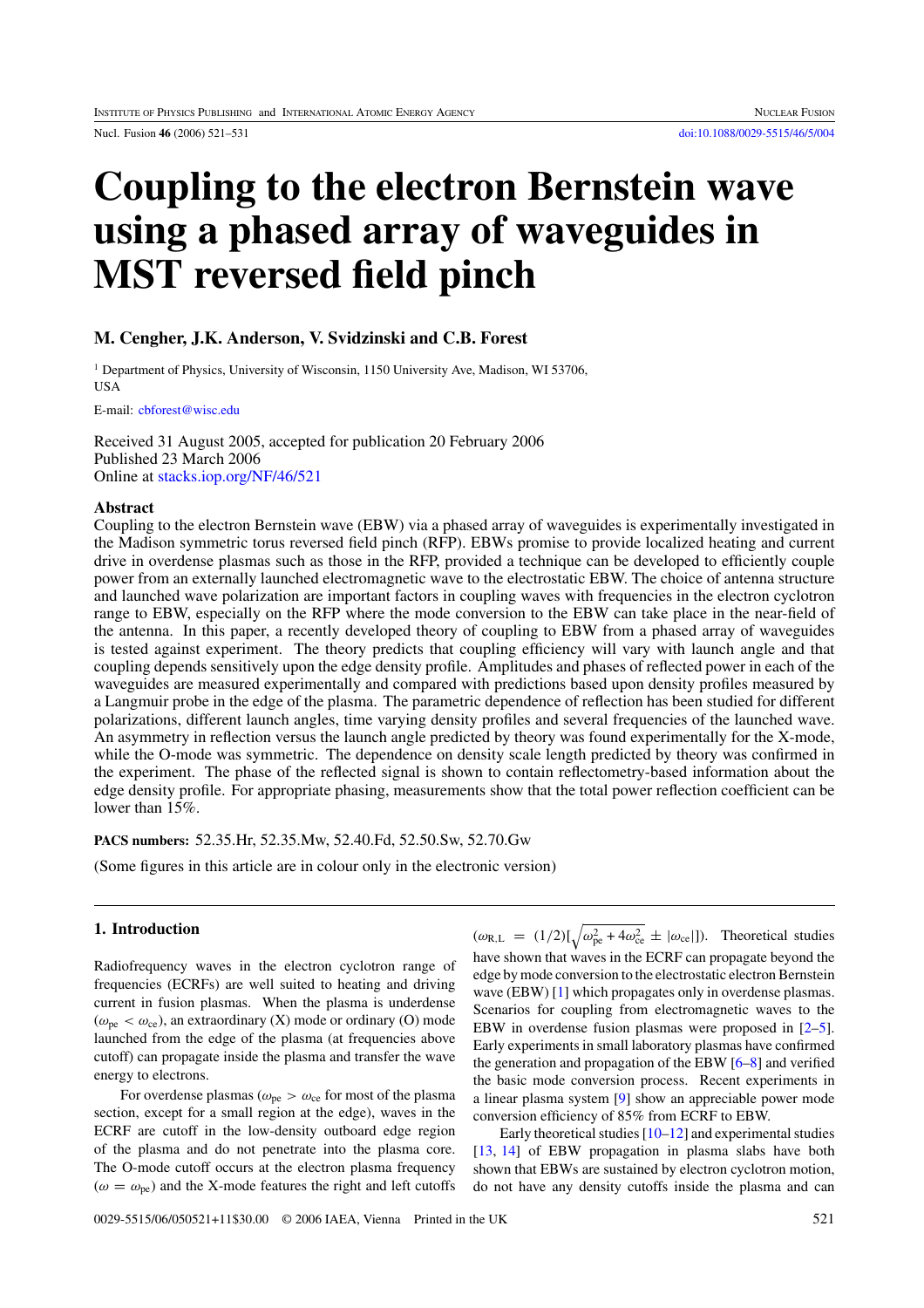propagate without an upper density limit. Moreover, the EBW experiences very localized damping on electrons near the electron cyclotron resonance or its harmonics. Numerical modelling has shown that localized current drive and heating is possible in plasmas such as the reversed field pinch (RFP) and spherical tokamak (ST), with the direction of the EBWdriven current being controlled by the angle of launching in the poloidal plane [\[15,](#page-10-0) [16\]](#page-10-0).

Several scenarios are generally considered for coupling to EBW. The first scenario is high field side XB: the slow X-mode launched from the high field side converts to EBW at the upper hybrid resonance  $(\omega_{UH} = \sqrt{\omega_{pe}^2 + \omega_{ce}^2})$ . It is the most straightforward, and is often an implicit part of conventional ECRF heating [\[15,](#page-10-0) [17,](#page-10-0) [18\]](#page-10-0). EBW current drive was measured for the X-mode launched from the high field side in the COMPASS-D tokamak [\[17\]](#page-10-0).

The second is known by the acronym OXB, a double mode conversion scenario where an obliquely launched Omode tunnels to the slow branch of the X-mode which in turn converts to the EBW. Using this scenario, emission, heating and current drive were observed in overdense stellarator plasmas [\[19,](#page-10-0) [20\]](#page-10-0). The third is low field side XB, where the fast X-mode is launched at the plasma boundary at a finite angle and tunnels through the evanescent layer between right cutoff and upper hybrid resonance to couple to the EBW. It must be noted that for oblique launch the waves with initial X and O polarizations at the antenna opening (rf wave electric field perpendicular, respectively, parallel to the plasma edge magnetic field) become a mixed X/O mode as the wave propagates into the plasma.

The emphasis of this paper is on coupling to the EBW in the demanding environment of the RFP. The theoretical prediction that plane wave coupling to EBW is increased in the XB mode for oblique launch  $[21, 22]$  $[21, 22]$  $[21, 22]$  motivated a study of the possibility of using a phased array antenna on the RFP [\[5\]](#page-10-0). Previous experiments have measured ECRF emission of the X- and the O-mode from MST plasmas, coming from mode-converted EBWs [\[23\]](#page-10-0), and has shown by reciprocity the possibility of heating the plasma. Here, coupling to the EBW is studied with a focus on finding a suitable launch geometry and RFP plasma conditions for optimized coupling of the applied power to the EBW using a phased array of waveguides. This approach has strong similarities to the technique used for coupling to the lower hybrid waves in tokamaks [\[24\]](#page-10-0). In this paper we give an overview of the RFP geometry, edge conditions, etc, which motivate the present experiments. We then review the plane wave theory of coupling ECRF waves to EBW in overdense plasmas in section 2 with emphasis on the particular MST parameters. Coupling depends on a large set of plasma and wave parameters, such as edge density profile characteristics, magnetic field strength, applied frequency, the launched mode (X and O), perpendicular wave number and antenna geometry. In section [3](#page-3-0) the theoretical approach used for predicting the power reflection coefficient and phase for different launching configurations and plasma conditions is presented. Optimum coupling conditions were found from these simulations. Experimental measurements of power reflection are then discussed in section [4](#page-6-0) and compared with theory.



Figure 1. The characteristic cold plasma frequencies in the ECRF plotted versus major radius in the MST RFP ( $I_p \sim 200$  kA):  $f_{pe}$  $(- - - -), f_{ce}(- - - -), f_{2ce}(-)$ ,  $f_{uh}(-)$ ,  $f_R(-)$  and  $f_L^($   $\bullet)$ .

Both theory and experiment converge in showing the optimum conditions in which RFP plasmas can be heated by the EBW. The outboard launch of the X-mode with a dielectriccovered phased array antenna leads to coupling sufficient for a heating experiment: optimum coupling is found in quiescent plasmas [\[25\]](#page-10-0) with the reflected fraction routinely less than 20% for a particular inter-guide phase to set the ideal launch angle.

## **2. Background: EBWs in the RFP**

The RFP has a unique magnetic geometry which impacts rf heating and current drive. The magnetic field at the edge is almost entirely poloidal, generated by plasma current, and varies weakly with minor radius, and the surfaces of constant  $|B|$  are nearly aligned with the magnetic flux surfaces. Electromagnetic waves in the ECRF can propagate only in the edge of these plasmas, since the ratio of the electron plasma frequency  $f_{\text{pe}}$  to the electron cyclotron frequency  $f_{\text{ce}}$ is well above unity over most of the plasma cross section (figure 1). The left and right cutoffs, upper hybrid resonance and O-mode cutoff in the MST poloidal section are shaped like concentric circles. The Madison symmetric torus (MST) RFP has a major radius  $R = 1.5$  m and a minor radius of  $0.52$  m [\[26\]](#page-10-0) and  $f_{\text{pe}}/f_{\text{ce}} > 5$  in the core of the plasma as shown in figure 1 where the frequencies in the poloidal cross section are plotted versus the machine radius for a 210 kA plasma. Typical parameters for low plasma current MST discharges (also used in the computational work) were  $I_p = 180-260 \text{ kA}$ ,  $n_e = 0.4 \times 10^{13} - 1.2 \times 10^{13}$  cm<sup>-3</sup>,  $|B|(a) = 0.07 - 0.1$  T and very specific edge parameters discussed below. This work is focused on low current discharges (lower Ohmic heating power  $P_{\Omega} \sim 2$  MW and electron temperature  $T_e \sim 200 \text{ eV}$ ) because the corresponding electron cyclotron resonance is conveniently placed in the S-band where high power sources are available. The levels of ECRF power launched were well below the ohmic power, so no heating or current drive effects are expected to be measured in these coupling experiments. The experiments have focused on a frequency of 3.6 GHz which places the resonance near the centre of the plasma for  $I_p = 180 \text{ kA}$  and near the edge for  $I_p = 300 \text{ kA}$ . In addition to the available heating power, the S-band waveguide antenna fits through existing circular ports on MST.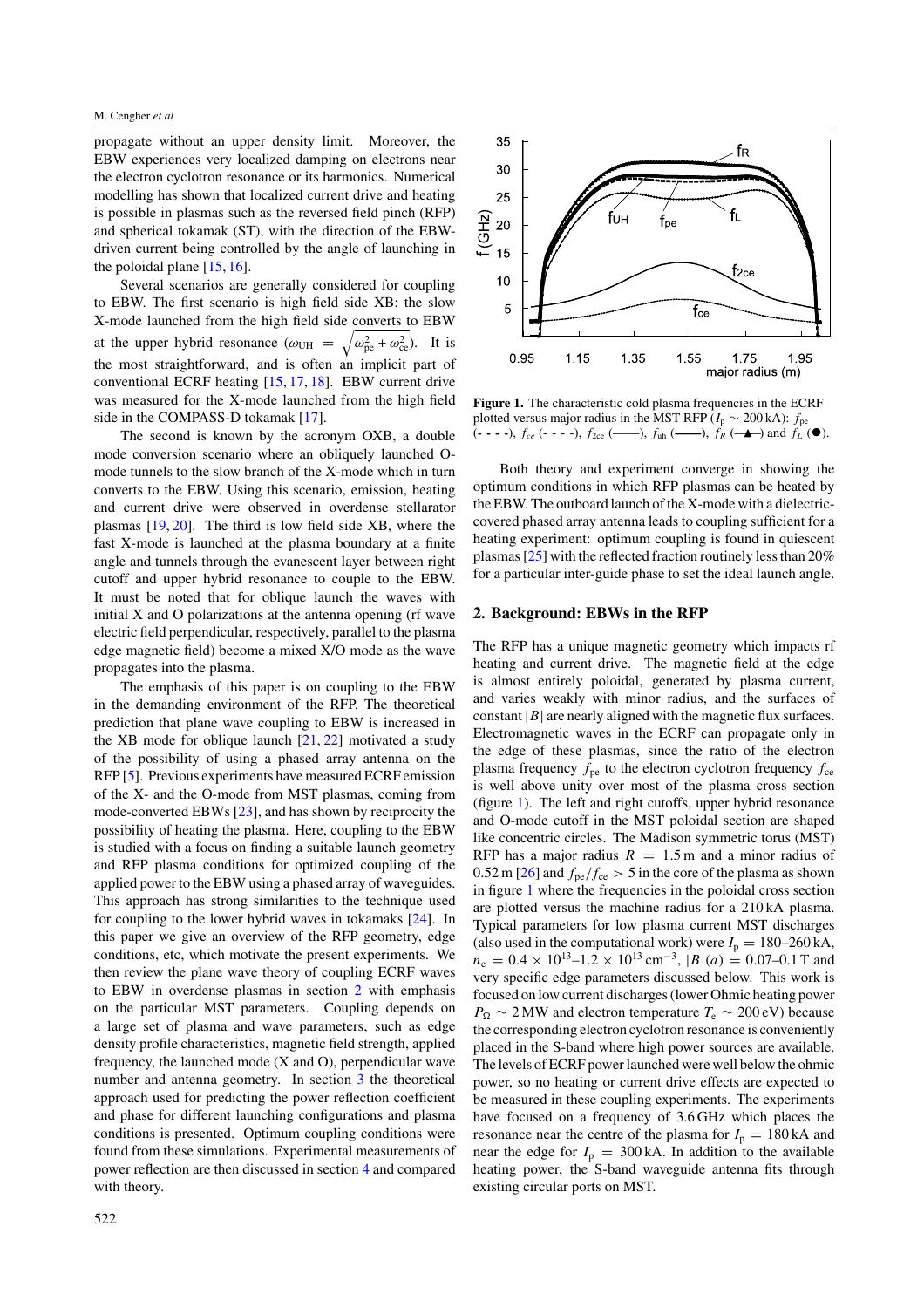<span id="page-2-0"></span>

**Figure 2.** (*a*) Measured density profiles for standard plasma in MST (○) and PPCD (□) for the first 5 cm from MST wall, averaged over 0.25 ms. (*b*) frequencies in the extreme edge region corresponding to the PPCD profile in (*a*):  $f_{\text{pe}}$  ( $\leftarrow$   $\rightarrow$   $\rightarrow$ ),  $f_{\text{ch}}$  ( $\leftarrow$   $\rightarrow$ ),  $f_R$  ( $\leftarrow$   $\rightarrow$   $\rightarrow$ ) and  $f_L$  ( $\rightarrow$   $\rightarrow$ ) versus the distance from t  $-$ ) versus the distance from the MST wall. (*c*) Plot of the roots of the dispersion relation at  $f = 3.6$  GHz for the RFP plasma. Cold plasma dispersion roots for O-mode are plotted with the dashed line, for the X-mode with a thin continuous line and hot plasma EBW dispersion first harmonics roots with a thick continuous line.

Coupling to the EBW takes place in the near-field of the antenna as illustrated in figure 2. Two typical measured edge density profiles corresponding to different edge conditions are plotted in figure 2(*a*). Pulsed poloidal current drive (PPCD), characterized by low fluctuations [\[27\]](#page-10-0), is a regime of special interest for coupling EBW due to the lower edge density [\[25\]](#page-10-0) and offers an alternative to standard plasma density profiles. In standard plasmas (and to a lesser degree in PPCD) the density profile in the vicinity of the close fitting conducting wall changes continuously during a discharge, with large fluctuations in MST. This potentially leads to changes in the power reflection as the position of the upper hybrid layer (UHL) and density scale length  $L_n = [n_e/(\partial n_e/\partial x)]_{\text{UHL}}$  change during the discharge. The intersection of the *f*uh curve with the wave frequency (3.6 GHz) determines the position of the UHL where mode conversion occurs. Note that the *x*-axis (radially in from the antenna in the poloidal section) scale is 5 cm in these graphs, which corresponds to  $r/a > 0.9$ , and is within one vacuum wavelength (8.3 cm for the 3.6 GHz launched wave) of the antenna. Figure  $2(c)$  is a plot of the roots of the cold plasma dispersion relation for the same conditions together with the hot plasma EBW first harmonic solution.

The XB scenario starts with the launching of the X-mode at the plasma edge  $(x = 0)$ . The fast X-mode propagates from the plasma edge to the right-hand cutoff. Transmission through the evanescent layer  $(x_R < x < x_{uh})$  is strongly related to the density gradient  $L_n$  in this region. If this layer is narrow the transmission is high and there is substantial tunnelling of the fast X-mode to the slow X-mode and EBW. The wave propagates to the left-hand cutoff at  $x_L$ , where it is reflected back toward the UHL where mode conversion to EBW occurs. This triplet of cutoff–resonance–cutoff forms a mode conversion resonator that leads to efficient coupling to the EBW.

The OXB mode conversion scenario starts with an O-mode propagating from the plasma boundary which couples to the slow branch of the X-mode (plotted in figure  $2(c)$ ). The cutoff for the O-mode is at  $x<sub>O</sub>$ , and when this is close to the slow mode cutoff at  $x_L$  the coupling can be high since the evanescent layer is small. After energy is transferred to the slow rbanch of the X-mode, the wave travels towards *x*uh and mode converts to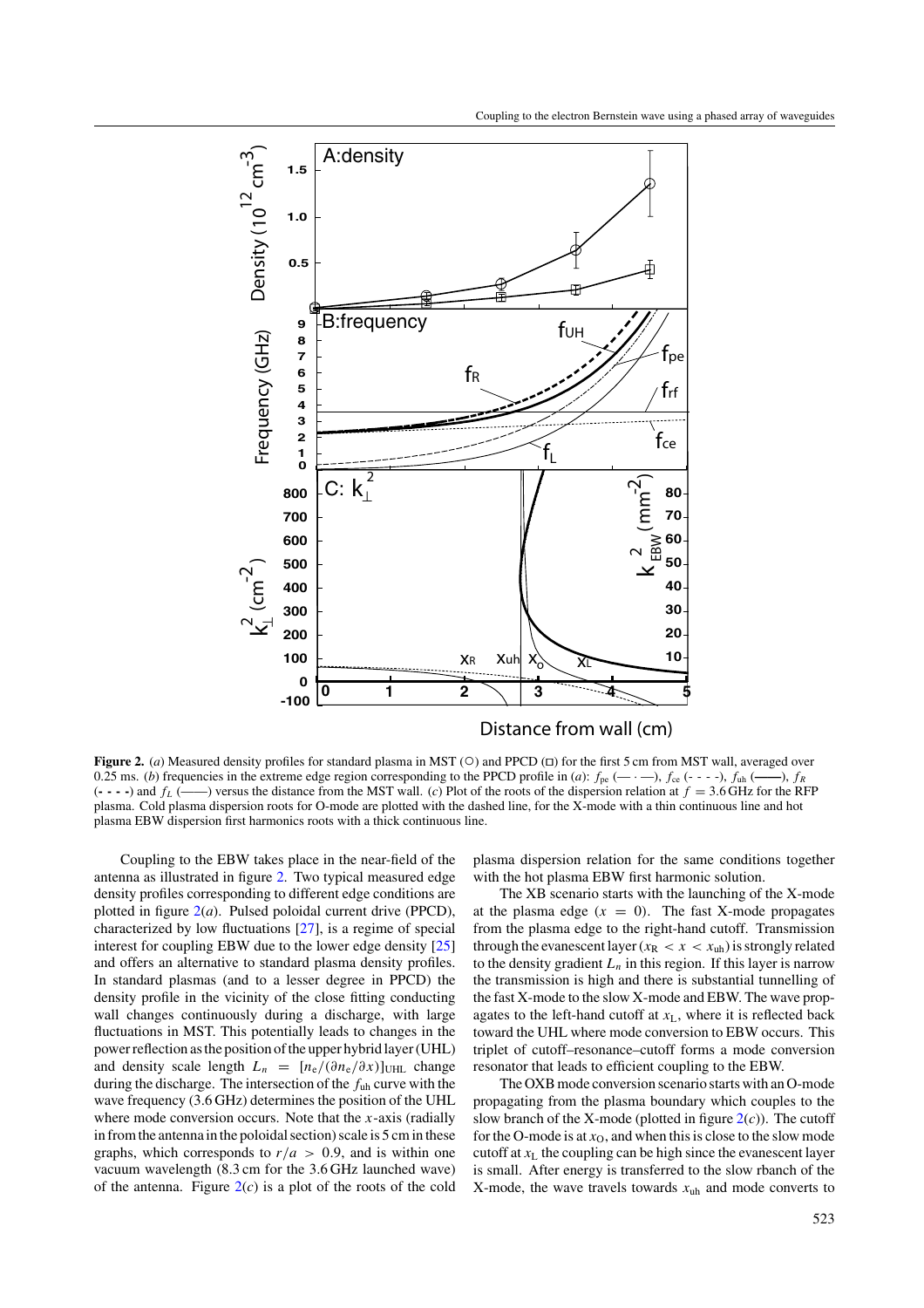<span id="page-3-0"></span>EBW at the UHL (position of UHL plotted in figure  $2(c)$  $2(c)$ ). Both coupling schemes work in MST-like conditions.

One can compute the mode conversion efficiency for a plane wave propagating in a plasma slab. Assuming a normally incident plane wave, Ram *et al* [\[28\]](#page-10-0) calculated the maximum conversion efficiency for the XB scenario to be

$$
C_{\text{max}} = 4e^{-\pi \eta} (1 - e^{-\pi \eta}), \tag{1}
$$

where

$$
\eta = \frac{\omega_{\rm pe} L_n}{c} \frac{\alpha}{\sqrt{\alpha^2 + 2(L_n/L_B)}} \left[ \frac{\sqrt{1 + \alpha^2} - 1}{\alpha^2 + (L_n/L_B)\sqrt{1 + \alpha^2}} \right]^{1/2},\tag{2}
$$

$$
\alpha = \left[\frac{\omega_{\rm pe}}{\omega_{\rm ce}}\right]_{\rm UHR} \tag{3}
$$

and the magnetic field gradient scale length is  $L_B =$  $[B/(\partial B/\partial x)]_{UHI}$ .

For magnetic field and density measurements on MST this model predicts that the maximum coupling can reach 100% for  $L_n \sim 1$  cm (at  $B = 0.07$  T) and that coupling varies sensitively with edge density characteristics.

The theory shows that coupling efficiency is very sensitive to the electron density profile in the near field of the antenna. In general, a steeper gradient places the resonance and cutoff layers close together to allow a higher fraction of the incident energy to tunnel to EBW. Typical MST discharges studied in this work have edge density profiles that vary in time, and often there are several-millisecond periods of dramatically changed edge dynamics (the PPCD experiment [\[25\]](#page-10-0)). A sample discharge is shown in figure 3: the plasma current (figure  $3(a)$ ) has a maximum of 200 kA and the line averaged density (figure  $3(b)$ ) ranges from  $(0.5-1.2) \times 10^{13}$  cm<sup>-3</sup>. The position of the UHL (figure  $3(d)$ ) and the density scale length at the UHL (figure  $3(e)$ ) are shown versus time along with a measured edge density (at  $x = 2.5$  cm, figure  $3(c)$ ). The period from 10 to 20 ms is a low fluctuation period (observed in figure  $3(c)$ ), and during this time  $L_n$  is relatively constant around 1.3 cm. The position of the UHL slowly shifts outwards or inwards, and as shown in section [4](#page-6-0) this period typically leads to good coupling to EBW. In a standard RFP plasma (*t <* 10 ms or  $t > 20$  ms), the density scale length varies rapidly with time and can have significantly higher values (corresponding to a flatter edge density profile) expected to result in less effective coupling. Also, the edge density during the standard phase can be considerably higher, bringing the upper hybrid resonance very close to the plasma boundary (as seen during the period from 25 to 35 ms in figure  $3(e)$ ), and hence very near the antenna opening.

The plane wave approach, while useful, is not adequate for computing the coupling efficiency in the experiment. Any real antenna has a finite  $(k_y, k_z)$  spectrum and a near field that must be considered in the theoretical modelling. Also, the WKB approximation used to describe the wave fields outside the mode conversion region in the above results seem to be invalid in the relatively small plasma edge region where the coupling occurs in the experiment. This work considers in detail a simple waveguide grill: a pair of adjacent waveguides with electronic control of the phase between waves in each arm. The inter-guide phasing is used to tune the launch angle and thus



**Figure 3.** Typical time evolution of current, line average density, edge electron density at 3.5 cm, position of the UHL and *Ln* during a typical RFP discharge studied in this work.

allows a great flexibility and the possibility of a continuous scan during a discharge. The wave launch angle is a major means to optimize coupling (in addition to the plasma edge density) for either X- or O-mode launch. The rigorous computation treatment of this antenna is discussed in the next section.

## **3. Theory**

A detailed numerical model is required to accurately predict the coupling to the EBW. To carry out this computation, an approach similar to that used successfully for modelling coupling from grill antennas to the lower hybrid wave is used [\[24\]](#page-10-0). The geometry used here to model the plasma is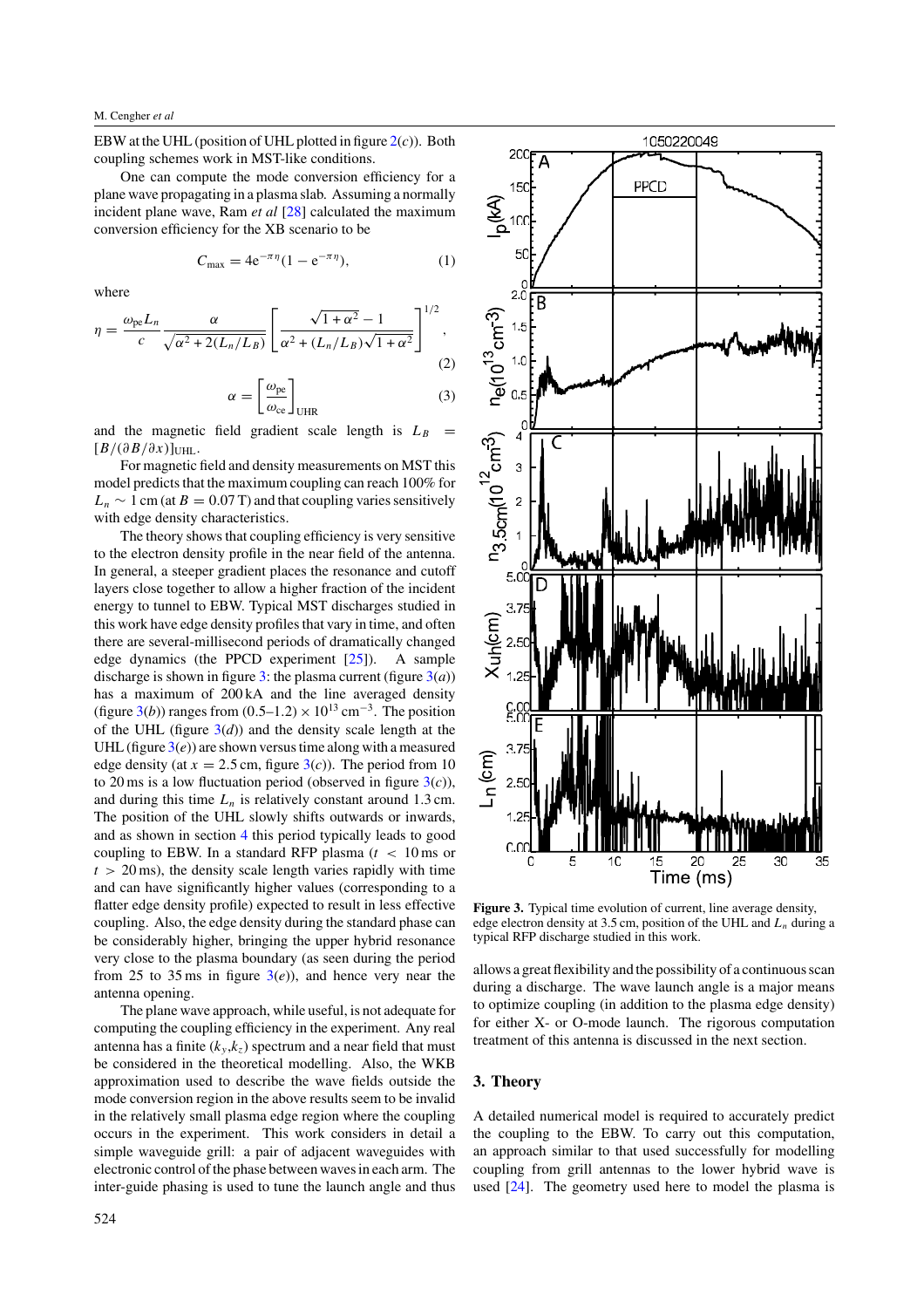<span id="page-4-0"></span>

**Figure 4.** (*a*) Drawing of the twin waveguide antenna. (*b*) Schematic drawing of retractable waveguide array antenna mounted on MST chamber with BN cover and position with respect to MST wall *δ*.

a one-dimensional slab in which plasma occupies the region  $x > 0$ . The plasma density and the magnitude and direction of magnetic field are arbitrary functions of the *x* coordinate while the plasma is uniform in the *y* and *z* directions. Identical, rectangular waveguides are taken to form apertures in an infinite, perfectly conducting ground plane located at  $x = 0$ . The wave propagation in the plasma region is found by solving the Maxwell equations numerically assuming time dependence ∝ exp*(*−i*ωt)* and using the cold plasma dielectric tensor (which depends on *x*).

The upper hybrid resonance is resolved by electron collisions. In the limit of small collisionality the total wave absorption at the resonance is independent of collision frequency and the absorbed power is interpreted as the wave power converted to EBW (which happens in the hot plasma model). The justification of such interpretation is provided in [\[5\]](#page-10-0) where the direct quantitative comparison of cold and hot plasma models is made.

The plasma physics of the problem is entirely described by the 2  $\times$  2 spectral surface admittance matrix  $Y_{ij}$   $(k_y, k_z)$ ,  $i, j = 1, 2$  which relates the tangential electric and magnetic field components at the plasma surface:

$$
\begin{pmatrix} B_{y} \\ B_{z} \end{pmatrix}_{x=0+} = \begin{pmatrix} Y_{11} & Y_{12} \\ Y_{21} & Y_{22} \end{pmatrix} \begin{pmatrix} E_{y} \\ E_{z} \end{pmatrix}_{x=0+} . \tag{4}
$$

To find the admittance matrix we find the magnetic field components at  $x = 0$  from the solution of wave equations (using a cold plasma dielectric tensor) in the region 0 *<*  $x < x_{end}$  subject to boundary conditions on electric field amplitudes at  $x = 0$  and  $x = x_{end}$ . At  $x = 0$  we impose two independent boundary conditions (relating to different columns in *Y*)  $E_y = 1$ ,  $E_z = 0$  and  $E_y = 0$ ,  $E_z = 1$ and we assume that at  $x = x_{end}$  there is only a wave which either propagates or decays in positive *x* direction (radiation condition). Point  $x = x_{end}$  is chosen far enough such that the result does not change if one moves it further (this condition is easily satisfied in our case because waves are decaying for large enough *x*).

The admittance matrix calculated for a spectrum of  $k_y$ ,  $k<sub>z</sub>$  values on the plasma side is used to match the plasma to the waveguide array. Note that the waveguide supports the propagation of only a single mode, all higher order modes are evanescent. In the experiment the launcher consists of either a single or a pair of modified S-band waveguides, the dimensions of each guide being  $7.21 \text{ cm} \times 3.454 \text{ cm}$ . In the case of a pair, two guides are stacked along the longer dimension of the guide, with a septum of width 0.406 cm between the openings, as in figure  $4(a)$ . The result of the calculation is the predicted reflection coefficient and phase difference between forward and reflected waves in each waveguide. These parameters are measured in the experiment.

X-mode, O-mode and intermediate angle launch were made possible with antenna rotation around an axis parallel to the propagation direction, so the antenna electric field can be perpendicular to the edge poloidal magnetic field in X-mode as in figure  $4(a)$  or parallel to the magnetic field for O-mode. The model is only an approximation to the real launching geometry. The experimental configuration is a 3D toroidal aluminium wall, with the circular port opening, different from the infinite perfectly conducting 2D metallic sheet with rectangular openings assumption. A boron nitride antenna cover, used in several experiments to prevent plasma from entering the antenna, is not included in the model. The edge density used as input in the simulation is measured some distance away and not exactly in front of the antenna. The changes in the MST edge magnetic field configuration due to the presence of the antenna and the MST circular port were only partially included.

For parametric studies of the theoretically predicted coupling for a variety of density profiles, an exponential density profile of the form:

$$
n = n_0 \exp[(x - x_0)/L_0],
$$
 (5)

was used, where  $L_0$  is a parameter used to characterize the density scale length of the profile and  $x_0$  is used to adjust the position of the upper hybrid resonance. We furthermore assumed that the magnetic field which was mainly poloidal in the edge region was of the form  $B = (\mu_0 I/2\pi (a-x))$ , the falloff being characteristic of the magnetic field strength fall-off in the MST shell. Here,  $I =$  plasma current,  $a =$  minor radius and  $x =$  distance from plasma edge. Simulations were used to predict the power reflection coefficient, the reflection in each arm  $R_i/F_i$  (where  $F_i$  is the forward power,  $R_i$  is the reflected power and  $i = 1, 2$  for the left and the right arm, respectively, of the antenna) and the phases of the reflected waves  $\Phi_{F_iR_i} =$  $\Phi_{R_i} - \Phi_{F_i}$ . Different conditions were investigated: different frequencies of the propagating wave, single or twin waveguide, ordinary and extraordinary mode, different ratio of the powers for twin waveguide, different positions of the UHL, different density scale lengths at the UHL and the use of phasing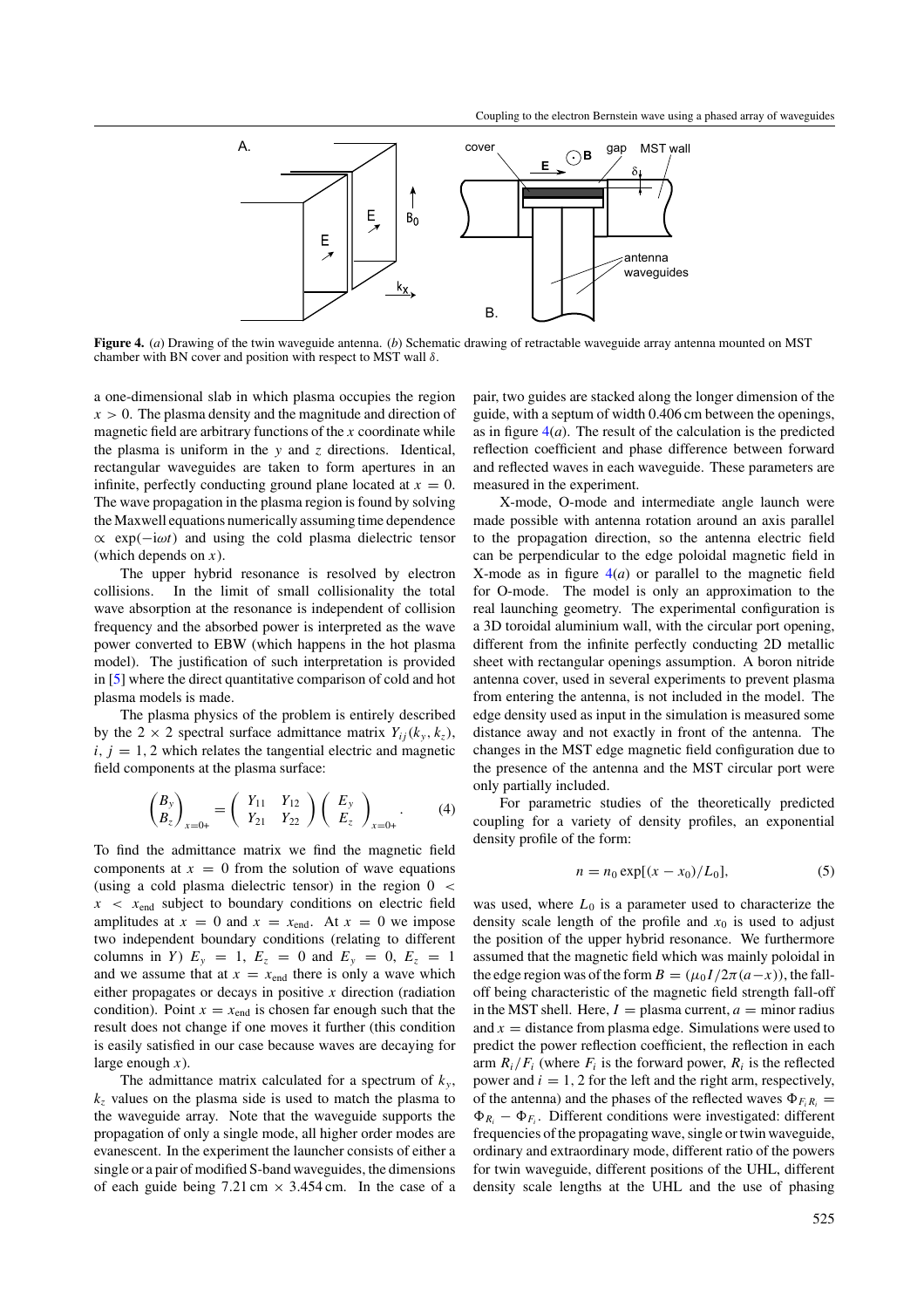<span id="page-5-0"></span>

**Figure 5.** Vacuum calibration tests: (*a*) Measured power reflection coefficient versus phase between waveguides for waves launched in vacuum without cover  $(①)$ , with smooth boron nitride cover  $(①)$ , with grooved boron nitride cover  $(\Diamond)$ , and predicted from simulation (——) (*b*) Reflection coefficient versus inter-guide phase for antenna with no cover at the MST wall  $(○)$ , antenna retracted 1 cm behind MST wall  $(\triangle)$ , antenna 1 cm in the MST chamber  $(\times)$  and predicted from simulation  $(\text{---})$ . predicted from simulation (-

between twin waveguides  $\Phi_{F_1F_2} = \Phi_{F_1} - \Phi_{F_2}$ . For the single waveguide launch case, the geometry considered was the one used in experiment: one of the twin waveguide antenna arms passive and power being launched through the other arm. The experimentally measured MST parameters of density and magnetic field profiles can also be used as input to the code for comparison between theory and experiment. The edge density profile changes during the time evolution of a typical RFP discharge. At each moment a  $(L_n, x_{UH})$  pair can be used to characterize the density profile. Other plasma parameters (plasma current, edge magnetic field, magnetic field pitch angle) are also measured and used as input in the model.

An important prediction of the simulation is that lower reflection can be attained launching X-mode waves through a twin waveguide antenna compared with a single waveguide. A typical dependence of the X-mode total power reflection coefficient on the phasing between the two waveguides can be observed in figure 5. The curve is asymmetric with respect to zero phasing, due to an up–down asymmetry in the *Y* matrix with respect to the direction mutually perpendicular to the magnetic field and *x* direction, which is due to the offdiagonal components in the dielectric tensor of a magnetized plasma. This means that a low reflection can be achieved with a proper phasing between the two waveguides (oblique launching angle). The power reflection coefficients for each arm are also presented in figure 5. For the X-mode the use of a single waveguide leads to a higher reflection coefficient than the minimum reflection for the twin waveguide. The asymmetric behaviour of X-mode launch was also predicted for ion Bernstein waves [\[29\]](#page-10-0). The theoretical vacuum reflection plotted in figures  $6(a)$  $6(a)$  and (*b*) is symmetric with respect to zero degrees. The predicted O-mode reflection (figure 7) has also a symmetrical dependence on the interwaveguide phase. Since for RFP the left cutoff and the O-mode cutoff are almost concentric circles in the poloidal plane, an O-mode wave launched perpendicular in the poloidal section encounters the smallest distance between the O-mode cutoff and the left cutoff; so it satisfies the condition for optimum conversion



**Figure 7.** Theoretical X-mode reflection coefficients in plasma versus the phase between the waveguides for a density profile equation [\(5\)](#page-4-0) with  $n_0 = 1 \times 10^{11}$  cm<sup>-3</sup>,  $L_0 = 1.45$  cm,  $x_0 = 3.5$  cm and current  $I = 190$  kA. Single waveguide  $($ , twin waveguide  $(\triangle)$  and reflection in each arm for the twin waveguide (squares for arm 1, circles for arm 2).

from the O-mode to the slow X-mode in plasma. The minimum possible reflection for the given plasma density and magnetic field profiles in the O-mode using twin waveguide is predicted to be close to the O-mode single waveguide reflection. Comparison of the minimum reflection attainable in each configuration (X-mode in figure 5 and O-mode in figure 7) shows that XB scenario using phased waveguide array can lead to the highest coupling for MST.

The numerical model was used to predict the dependence of the power reflection coefficient on the density scale length at the UHL and wave frequency. The twin waveguide minimum power reflection coefficient is plotted in figure [8](#page-6-0) versus the density scale length and wave frequency. The reflection is minimized for density scale length between 0.8 and 1.5 cm in the 3.3–3.9 GHz range of frequencies. Reflection increases strongly as  $L_n$  decreases for  $L_n < 0.7$  cm, while the increase in reflection with  $L_n$  is slower for  $L_n > 1.5$  cm. These data verify the optimization predicted in equation [\(1\)](#page-3-0) (with  $\eta \propto L_n$ ) where the coupling goes to zero in the limit of both long and short density scalelengths. In order to maximize the coupling to the plasma, the phase that gives a minimum total reflection must be selected and will be referred to as optimum phase  $(\phi_{opt})$ . This information can be used in experiments to adjust the phases in the rf circuit so an optimum coupling can be attained. The dependence of  $\phi_{opt}$  on wave frequency and density scale length at the UHL is also plotted in figure [8.](#page-6-0) A low minimum reflection (below 10%) is predicted for a rather broad range of  $L_n$  (0.8–1.5 cm) and frequencies (3.2– 3.9 GHz) if the inter-guide phase is set at the optimum value (*φ*opt ∼ 0 to −80) for the particular frequency and *Ln*. The lowest theoretical reflection coefficient of 0.05 is attained at 3.75 GHz and corresponds to a  $\phi_{opt}$  of  $-85^\circ$ .

The value of the optimum phase  $\phi_{opt}$  also depends on the position of the UHL. For frequencies between 3.0 and 3.9 GHz  $\phi$ <sub>opt</sub> decreases about 20 $\degree$  for  $x_{UH}$  from the edge to 3.5 cm, then increases 60–80 $\degree$  (depending on the wave frequency) for  $x_{\text{UH}}$ from 3.5 to 5.5 cm. Optimum phase dependence with  $x_{UH}$  in the O-mode is similar to the X-mode, showing a variation of about 50◦ cm−<sup>1</sup> slope.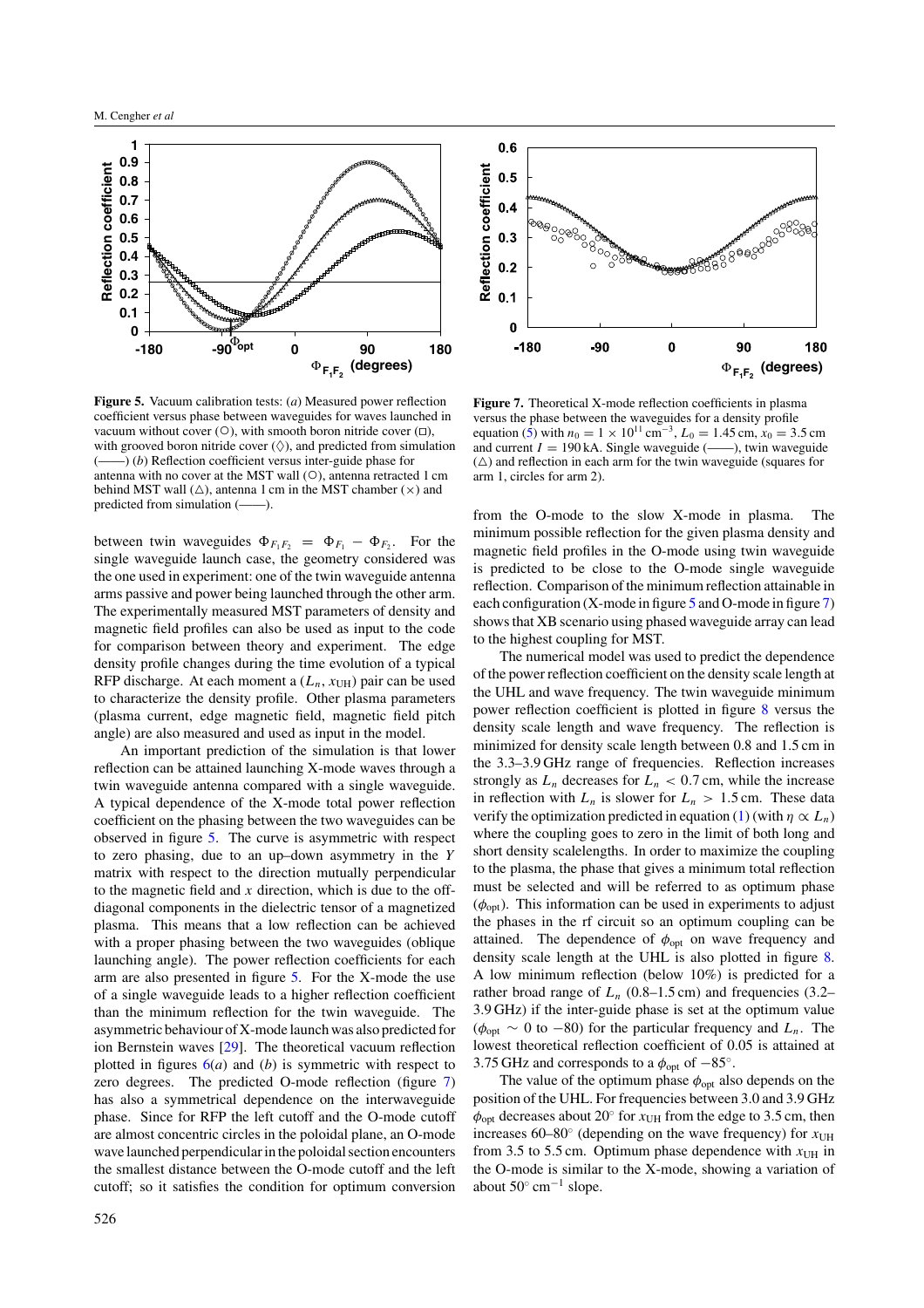<span id="page-6-0"></span>

**Figure 6.** Measured power reflection coefficient versus phase between waveguides for an O-mode wave launched in a 190 kA plasma with boron nitride cover (○)  $f = 3.6$  GHz and computation (△) for a density profile equation [\(5\)](#page-4-0) with  $n_0 = 1 \times 10^{11}$  cm<sup>-3</sup>,  $L_0 = 1.45$  cm,  $x_0 = 3.5$  cm and current  $I = 190$  kA.



**Figure 8.** Simulation of X-mode launched with twin waveguide: dependence of the minimum value of the power reflection coefficient (——) and the optimum phasing between the waveguides (- - - -) on the wave frequency and density scalelength. Thick contour shows the lowest value (0.05) of the power reflection coefficient.

In the O-mode launch the electric field is parallel with the magnetic field and this eliminates the up–down asymmetry observed for the X-mode; so the power reflection coefficient is symmetric with respect to zero phasing. Simulation predicts that the use of twin waveguide for the O-mode improves reflection only 5% compared with the single waveguide case, except for very low density scale lengths (below 0.5 cm for 3.6 GHz and position of UHL at 1.5 cm).

A larger array of profiles was investigated in theory, beyond those corresponding to optimal MST parameters. It must be stressed that the above considerations apply to the typical MST profiles with emphasis on the PPCD regime. For these conditions, X-mode launch using a phased array of waveguides is shown to lead to minimum reflection. It was found that in theory the single waveguide had consistently lower or equal coupling compared with the optimum for phased array in X-mode. Theory also shows that the phased array is slightly better than a single waveguide for O-mode launch in a PPCD-like regime, but is not necessarily a better choice for other  $L_n$  and  $x_{UH}$  ranges.

#### **4. Experimental measurement of coupling**

Experimental tests of the waveguide coupling scheme were performed using the two-waveguide grill antenna shown in figure [4\(](#page-4-0)*b*) positioned near the inner surface of the MST vacuum vessel. The relative position of the antenna opening with respect to the MST wall is adjustable and different BN windows (needed to prevent the plasma from entering the waveguides) have been tested. A microwave circuit (figure [9\)](#page-7-0) is used to deliver from around 1 W up to 50 kW of 3.6 GHz rf power to the arms: the output of synthesized function generator is amplified by a travelling wave tube. An isolator prevents reflected power from reaching the tube, and a bidirectional coupler samples forwardand reflected power in each arm. A heterodyne phase detection scheme (455 kHz IF) is used to measure phase differences between waves using digital complex demodulation [\[30\]](#page-10-0). The inter-guide phasing is a key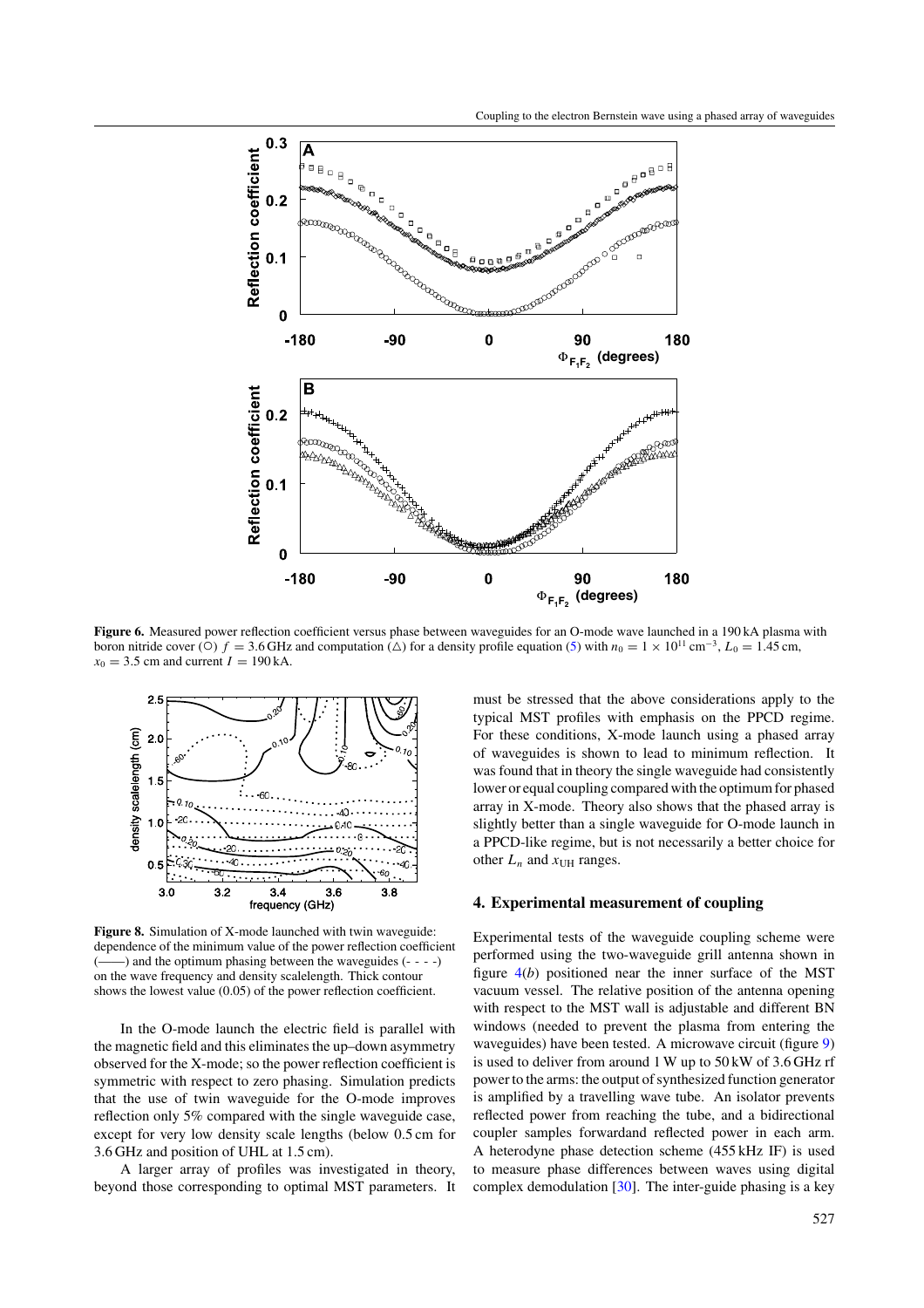<span id="page-7-0"></span>

**Figure 9.** Microwave circuit for reflection and phase measurements for  $1-10$  W power launched from the two-waveguide antenna. For higher power experiments a second TWT amplifier is used in each arm with 50 dB coupling for power samples.

parameter in determining the spectrum of the launched wave. This is controlled by either introducing a mechanical shift in one arm of the antenna or (as in most of the experiments) by applying slightly different frequency (e.g.  $\Delta f = 1-10 \text{ kHz}$ ) wave in each waveguide, giving a continuous phase scan. A rotational mounting system allows launch with the O-mode, the X-mode and intermediate polarizations.

A radial array of five Langmuir probes drawing ion saturation current is used to measure the density scale length. The edge density profile is measured with 1 cm resolution and together with the measured plasma current is used to compute the position of the UHL and the density gradient scale length  $(L_n)$  at the UHL.

The primary rf signals for the experiments are shown versus time for a typical discharge in figure [10.](#page-8-0) The forward and reflected power in each arm and the phase between launched and received wave (figure  $10(a)$  $10(a)$ –(*c*) etc) vary with inter-guide phasing (D) which is scanned at 1 kHz in this example. For reference, the plasma current, line-averaged and edge electron density, the position of the upper hybrid resonance and density gradient scale length for this discharge have already been shown in figure [3.](#page-3-0) Several observations can be made. First, the coupled power clearly depends upon the phase between the two waveguides. The continuous phase scan allows the amplitude and phase of the reflected waves to be measured as a function of the inter-guide phase shift. Second, the coupling also depends upon the plasma and presumably the conditions in front of the antenna. Thus, the coupling can be measured and studied for conditions which range from vacuum (before and after the discharge) to standard plasmas with large fluctuations in the edge and to the relatively quiet PPCD plasmas. In what follows, we begin by benchmarking

the measurements in vacuum against the predictions of the code and then proceed to the plasma case.

#### *4.1. Vacuum reflection*

Vacuum reflection is measured with antenna broadcasting into the empty MST vessel. The quantitative agreement with computations is an important validation of both the experimental calibration and the predictive codes. Figure  $6(a)$  $6(a)$ shows the measured reflection coefficient  $(R_1 + R_2)/(F_1 + F_2)$ versus inter-guide phasing for several cases. The value expected from modeling and measured reflection for the antenna positioned flush with the wall with no BN cover are in quantitative agreement for all phases, and the minimum of reflection occurs at  $\Phi_{F_1F_2} = 0$ . This case matches best the modelled situation. The R/F values for the antenna with a flat BN cover (1.5 mm thick, positioned 4.5 mm from the end of the copper antenna) are also plotted versus the interguide phase in figure  $6(a)$  $6(a)$ . Although bench measurements show the BN cover is nearly transparent to 3.6 GHz waves (98% transmission), the reflection coefficient is measurably higher at all phases, with the difference dependent on phase. A second cover, designed to resist deterioration with long term exposure to the plasma [\[31\]](#page-10-0), is slightly thicker (3.2 mm with 1.6 mm deep grooves milled perpendicular to the wave electric field) and has also been tested. The minimum is still at zero phasing, the reflection coefficient is also higher than for no-cover case and the deviation increases as the phase moves away from the optimum value. The vacuum reflection is mainly determined by the boundary condition at the antenna opening, so the BN cover is expected to have an influence on the vacuum reflection. For oblique launch the effect of the cover on reflection increases with inter-guide phasing, since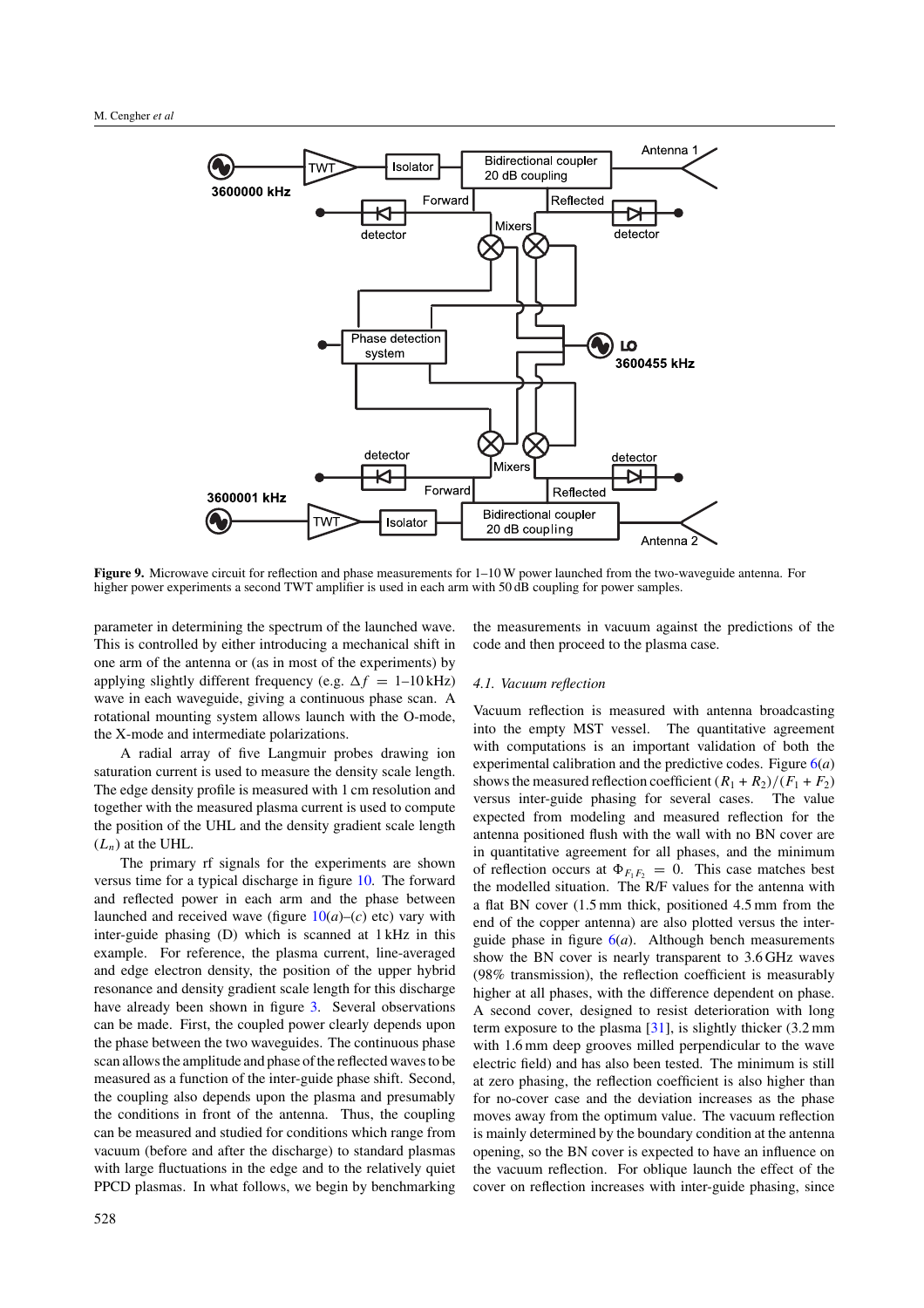<span id="page-8-0"></span>

**Figure 10.** Typical evolution for relevant rf signals on MST, X-mode launch, from the upper to the lower traces: phase between forward and reflected waves in arm 1, phase between forward and reflected waves in arm 2, total forward power, inter-guide phase, reflection in waveguide 1 and reflection in waveguide 2.

the waves encounters a thicker layer of the cover material for larger launch angles.

A second deviation from modelling is caused by changing the location of the antenna with respect to the inner MST wall (*δ* in figure [4\)](#page-4-0). The effect of the variation of *δ* was investigated



**Figure 11.** Power reflection coefficient from simulations (blue squares) and experimentally measured (triangles) versus density scale length at UHL for single waveguide, X-mode launch at 10 W.

by measuring the reflection in vacuum versus inter-guide phasing for an uncovered antenna with  $\delta = -1$  cm,  $\delta = 0$  cm and  $\delta = 1$  cm, as illustrated in figure  $6(b)$  $6(b)$ . The minimum of the reflection coefficient versus inter-guide phasing occurs at zero phase for all  $\delta$ , but the reflection coefficient for nonoptimum phases is quite sensitive to the antenna position: up to 5% change (35% relative change) for 1 cm (∼ *λ/*8) position change.

## *4.2. Coupling to the plasma*

The same experimental approach was used to study the coupling to the plasma at a frequency of 3.6 GHz. Practical concerns have required that the antenna position be slightly behind the MST wall and that a dielectric cover be installed (figure [4\)](#page-4-0) for most of the experiments discussed below. Dependence of the reflection and phase on the edge density conditions and inter-guide phasing are investigated for different plasma conditions (standard plasma and low fluctuation regime) and different polarizations (X- and O-mode).

Single waveguide reflection was investigated using the twin waveguide antenna in the X-mode with one passive arm and power launched through the other arm. The reflection coefficient is shown in figure 11, with the measured R/F values plotted versus density scale length  $(L_n)$  over the typical experimental values of  $\sim 0.5$  to 3.5 cm. The experimental values agree with the expected values (also shown) to within the statistical spread of the data.

A similar study of reflection versus density scale length was performed by launching power in both arms of the twin waveguide antenna. In order to isolate the influence of the density profile on the reflection coefficient, the optimum interguide phase was selected. The reflection coefficient at  $\Phi_{opt}$  is plotted versus the measured density scale-length in figure [12.](#page-9-0) The theoretical predictions for reflection at varying  $L_n$  are also plotted, and the experimental data again agree with the modelling. From these data, it is clear that the optimal coupling can be achieved in target plasmas with a  $L_n \sim 0.8-1.5$  cm; these values are typical in the reduced-fluctuation periods. Both theory and measurements show that the phased array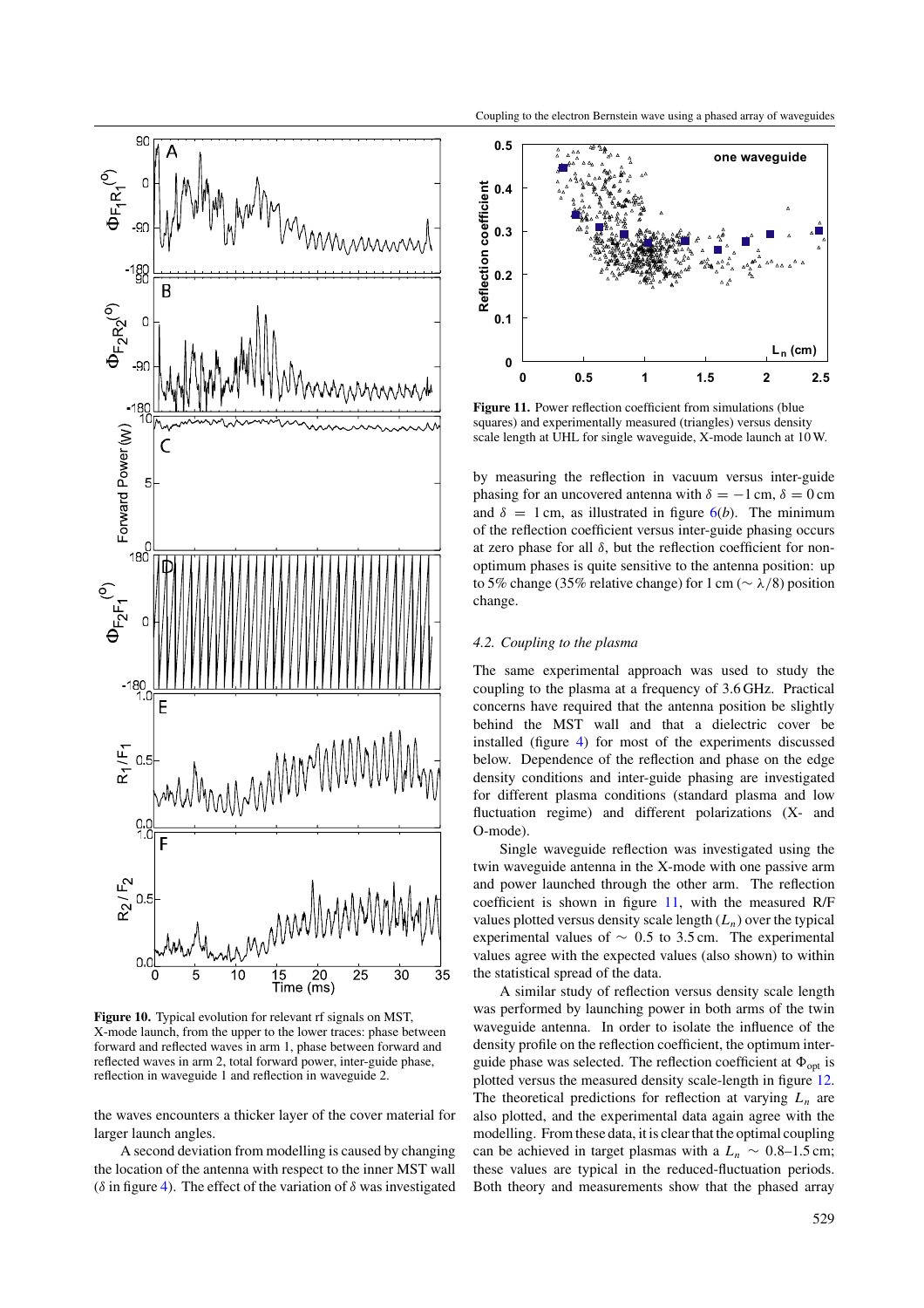<span id="page-9-0"></span>

**Figure 12.** Power reflection coefficient from simulations (red circles) and experimentally measured (triangles) versus density scale length at UHL for twin waveguide at optimum phase, X-mode launch at 10 W.

reflection coefficient is considerably lower (by up to ∼ 0*.*2 representing less than 50%) than the single waveguide case plotted in figure [11](#page-8-0) and demonstrate the sensitivity of coupling to the edge density profile.

The dependence of the reflection on the inter-guide phasing was investigated in experiment using a continuous phase scan. The edge density conditions during the phase scan were carefully selected so that  $L_n \sim 1.4$  cm,  $x_{uh} \sim$ 3.5 cm and  $I = 190 \text{ kA}$  are almost constant. For O-mode polarization (figure [7\)](#page-5-0), the simulation and experimental data both show a minimum at, and symmetry about, zero phase. The experimental values are slightly lower than the predicted, but this is not surprising as the simulation does not consider the effect of the BN cover.

The X-mode launch into similar plasmas was studied in more detail. For the case when no cover was used in front of the antenna (in figure 13) the X-mode reflection shows a weak minimum near the expected −85◦, although the overall reflection is quite high. The reflection coefficient with a covered antenna is much lower (around 10%), nearing that of the simulation, but the minimum is shifted significantly to about −150◦. The change in reflection with the cover is probably due to two effects: first, the cover physically blocks plasma from entering the antenna, and it may act as a limiter to modify the density profile (Langmuir probe density measurements are displaced ∼ 1 m from the antenna). The symmetry about  $\Phi_{F_1F_2} = 0$  is not expected or measured for X-mode launch. The shape of the X-mode reflection versus phase curve is robust—it is observed in higher fluctuation plasma (although the magnitude of the reflection is higher) and the shape is also reproduced at higher launch power, with similar R/F and optimum phase values at 50 kW launched.

The phase between the reflected and the forward-travelling waves  $(\Phi_{FR})$  is expected to increase with the distance from the antenna to the UHL. This is illustrated for the case of single-guide launch (other arm passive) as a plot of  $\Phi_{FR}$  versus  $x<sub>uh</sub>$  in figure 14. The increase in phase with upper hybrid position is about  $60°$  cm<sup>-1</sup> for the measured values (to within an arbitrary constant), while the theoretical prediction for the same conditions (also plotted in figure 14) show a similar slope. The expected trend is observed and with improved



**Figure 13.** Measured power reflection coefficient versus phase between waveguides for a 3.6 GHz X-mode wave at  $1W(\square)$  and  $50 \text{kW}$  ( $\times$ ) launched in a 190 kA PPCD regime plasma with BN cover, PPCD plasma with no cover 1 W  $(\triangle)$ , standard plasma  $1 W(①)$ .



**Figure 14.** Phase between forward and reflected wave versus the position of the UHL (rhombs) with the standard deviations also represented. Phase predicted by theory is plotted with triangles.

modeling this could be used as a reflectometry-based edge density diagnostic in future work.

The effects of the antenna positioned slightly behind the MST wall and the presence of the dielectric cover are not incorporated in modelling, and deviations from quantitative agreement with experimental results are expected. Primary results of the experiment are in qualitative agreement with the modelling. The coupling to the electromagnetic waves propagating in plasma is sensitive to the edge density profile and inter-guide phasing. The polarization of the launched wave (X-mode or O-mode) affects the optimum launch angle and coupling. The phase shift between the reflected and forward power in each arm does not exactly match the predicted values but does follow the expected trend with the change in the position of the upper hybrid resonance.

# **5. Conclusions**

The EBW plays a role in ECRF plasma heating in the tokamak, stellarator and spherical torus. In this work, the conditions for reducing reflection of ECRF waves in the RFP in order to increase coupling to the EBW have been investigated